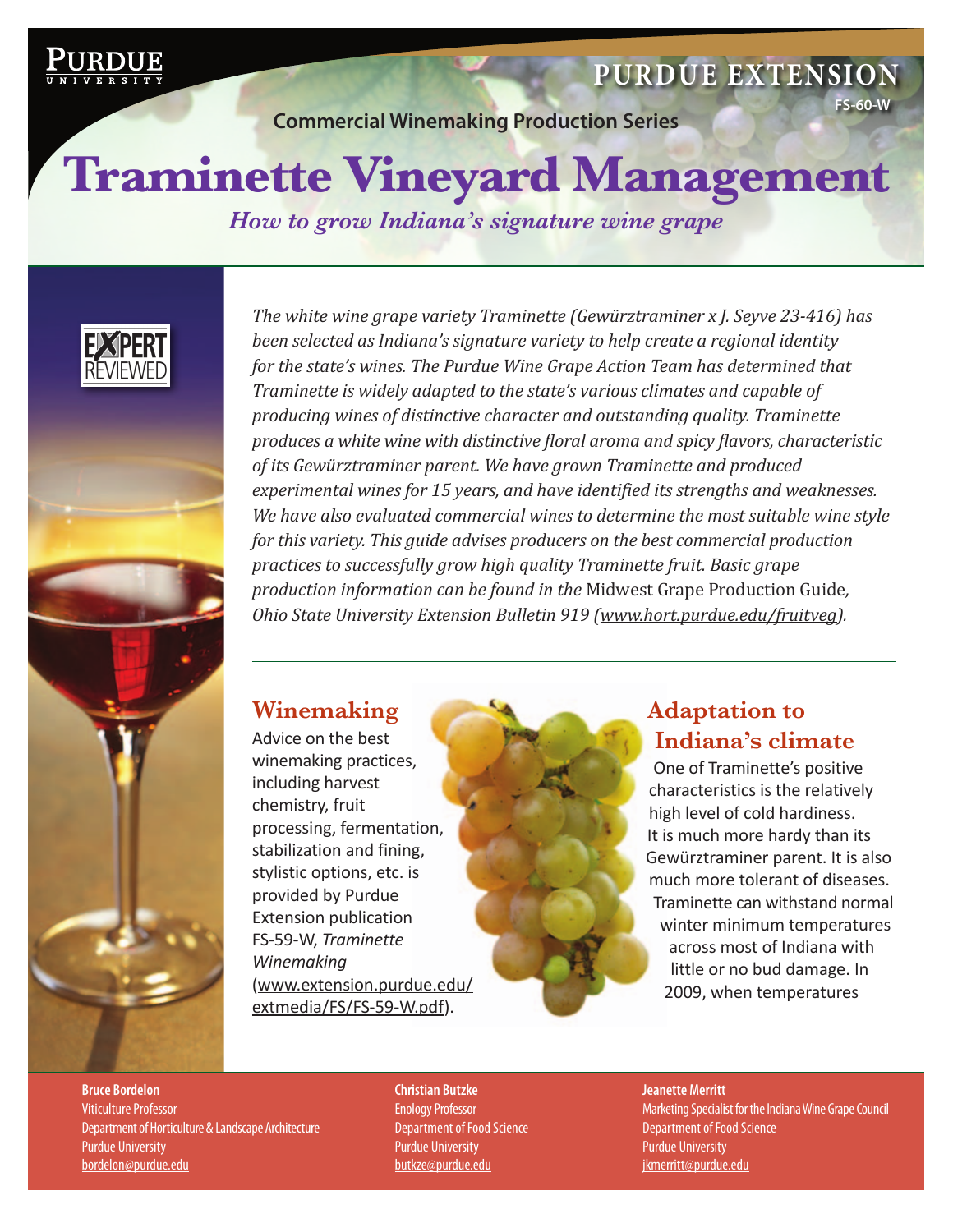dropped to -18˚F in Lafayette, Traminette had 50 percent live primary buds. Other varieties, such as Vidal, had less than 10 percent live primary buds. Indiana seldom experiences temperatures colder than -20˚F. With proper pruning adjustments, growers can produce a full crop on Traminette even following uncharacteristically cold winters. Traminette buds out on average about two weeks later than early varieties such as Foch and Marquette, which helps it avoid spring frost damage. Traminette ripens mid to late season, usually coinciding with improved weather conditions for optimum fruit quality.

## **Pruning and training**

Another of Traminette's positive characteristics is the relatively high vigor of own-rooted vines on a wide range of soil types. Good vine vigor ensures maximum productivity for sustainable production. Excess vigor can be a weakness and can result when this variety is grown on deep, fertile, well-drained soils. Excess vigor can lead to shading in the canopy and poor fruit quality. Our research has shown that fruit quality, especially development of monoterpenes, the important aromatic compounds, depends on sunlight exposure of the fruit. Heavily shaded fruit can have less than half the monoterpene content of exposed fruit.

Training systems can have a direct influence on fruit exposure potential. Our research has shown that mid-wire cordon (or cane) training with vertical shoot positioning (VSP) can facilitate leaf removal to improve fruit sunlight exposure. Traminette's upright shoot growth lends itself well to vertical shoot positioning. Vertical (upright) training of shoots, however, can lead to excess vegetative vigor, so this system is best for moderate- to low-vigor sites. The standard high cordon system, used widely in the Midwest, helps manage vegetative vigor by positioning the shoots in a downward direction that naturally reduces shoot vigor. It is the best system for Traminette on sites with high vigor. With this system however, extra care is necessary with canopy management to ensure good fruit exposure. On particularly vigorous sites, horizontally divided canopy training such as Geneva Double Curtain (GDC), or vertically divided canopy training such as Scott Henry or Smart-Dyson, may be the best training systems.

#### *Training systems for Traminette*



The high cordon training system.



Mid-wire cordon with vertical shoot positioning.



Scott Henry vertically divided canopy system.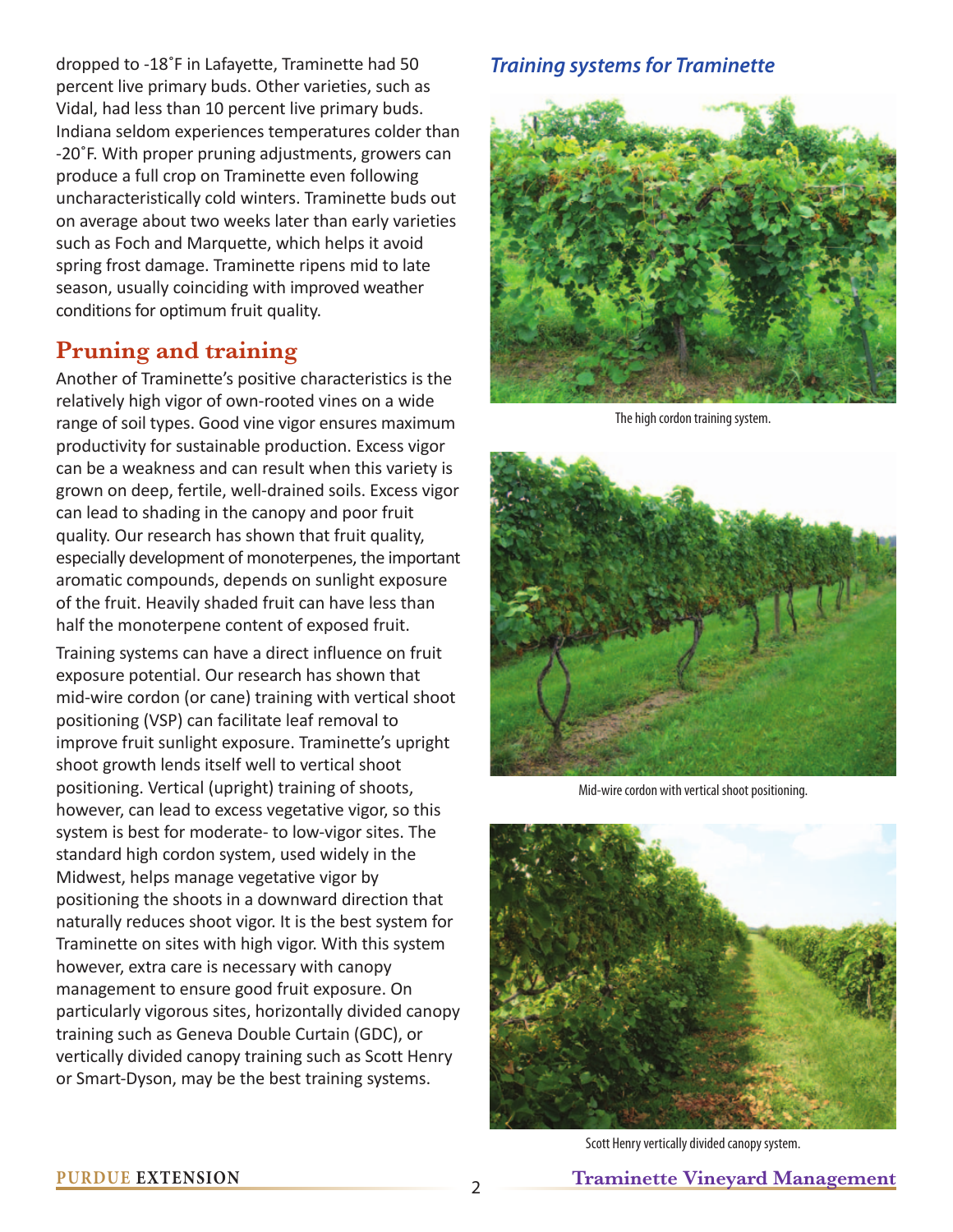#### **Canopy management**

As with the training system, canopy management is a key tool to improve fruit exposure to sunlight, which ultimately improves the wine quality. Leaf removal in the cluster zone is very effective at improving fruit exposure. Most often, leaf removal needs to be done only on the east side of the row (assuming northsouth row orientation) to assure adequate exposure of fruit. Excessive leaf removal, especially on the west side of the canopy, may lead to sunburned fruit. On high cordon trained vines, removal of some leaves on the top of the canopy as well as in the cluster zone can be very successful.



Traminette trained to mid-wire cordon with vertical shoot positioning. Enough leaves removed to get good exposure of clusters.

### **Crop load management**

Traminette, unlike many hybrid varieties, is not overly fruitful. Cluster thinning is not normally necessary to balance the yield to the vine's vegetative vigor and capacity to ripen the crop. Crop management through cluster thinning may be necessary on young vines in their second and third leaf to improve vine vigor and establishment.

In our trials at multiple locations, yield has averaged between 12 and 20 pounds per vine, with vine size measures (pruning weights) of 2 to 3.5 pounds per vine. This has resulted in a crop load ratio (yield to pruning weight) of between 6 and 10, which is considered within the ideal range. Because Traminette is not excessively fruitful, it is relatively easy to maintain vine balance through balanced pruning.

Vines in our trials have an average of 1.4 clusters per shoot, with average weights of 0.25 to 0.32 pounds. A pruning formula of 20+20 is appropriate to balance yield to vine vigor. For instance, a vine with a pruning weight of 2 pounds would dictate retaining 40 buds. Those buds would produce 40 shoots each with about 0.35 to 0.45 pound of fruit clusters, leading to a yield of 14 to 18 pounds per vine, and a crop load ratio of 7 to 9. As with all varieties, short shoots should be removed or stripped of fruit to improve overall fruit quality.

Poor fruit set has been observed in Traminette in our trials in some years. Growers should plan on this possibility and leave any cluster-thinning decisions until after fruit is complete and cluster size can be estimated.

#### **Pest management**

Traminette is relatively tolerant of most of the common grape diseases, but a good spray program is necessary to maintain vine health and produce quality fruit. Growers should follow the recommendations in Purdue Extension Publication ID-169, *Midwest Small Fruit and Grape Spray Guide* (www.hort.purdue.edu/fruitveg). Traminette occasionally develops downy mildew (*Plasmopora viticola*), and less frequently shows powdery mildew (*Uncinula necator*). It is not particularly susceptible to black rot (*Guignardia bidwellii*) or Botrytis (*Botrytis cinerea*) fruit rot. However, it is quite susceptible to *Phomopsis viticola*, the cause of Phomopsis cane and leaf spot, which must be controlled to reduce fruit rot problems. It has shown some incidence of crown gall disease, but does not appear to be especially susceptible. There is some concern from other regions about Traminette's potential susceptibility to root phylloxera (*Daktulosphaira vitifoliae*) due to it having more than 50 percent *Vitis vinifera* parentage. We have not seen vine decline attributed to phylloxera in Indiana, but this does not mean that it will not occur in the future. The common solution to root phylloxera is to plant vines grafted to phylloxera-resistant rootstocks. This would likely increase vine vigor of this already vigorous variety, so growers must carefully weigh this option against the risk of planting own-rooted vines. One advantage of own-rooted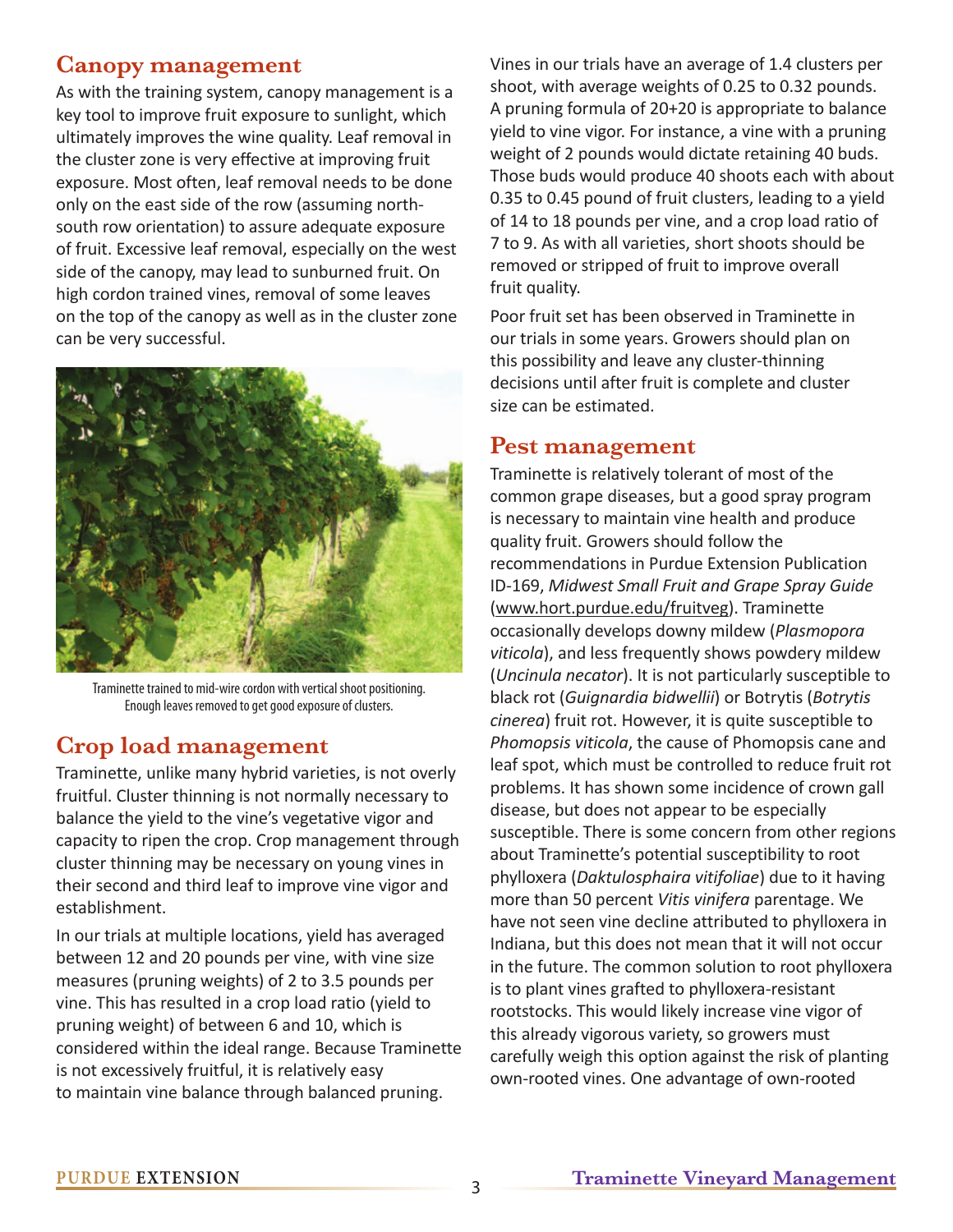vines is that they are able to regrow from the ground in the event of a severe winter freeze. With grafted vines the graft union must be protected from winter cold for the first two to three years by burial in soil or heavy mulching.

# **Fruit maturity and picking decisions**

Traminette is a mid- to late-ripening variety. Average harvest date is Sept. 2 in Vincennes in southern Indiana, and Sept. 23 in Lafayette in northern Indiana. Sufficient hang time is important so that fruit will achieve the appropriate sugar and acid balance, and the desired flavor and aroma profile. As previously mentioned, sunlight exposure is critical for development of the flavor and aroma compounds that impart the wine's varietal character. As with all varieties, it is necessary to closely monitor developing pests and diseases as harvest time approaches, and monitor weather forecasts to ensure that fruit will be harvested in optimal condition. In some years, excess rainfall near harvest may lead to fruit cracking and fruit fly infestation, and may force early harvest. Early season Phomopsis cane and leaf spot can lead to latent fruit rot problems. Care must be taken early in the season to prevent Phomopsis infections. Rotten clusters should be sorted out by hand before the fruit is processed. Care should be taken to ensure that the fruit is not contaminated with multicolored Asian lady beetles. Two to three beetles per cluster can ruin the resulting wine if not removed. Growers must scout regularly prior to harvest and apply one of the approved insecticides if necessary. Always refer to the label when applying pesticides close to harvest and strictly adhere to pre-harvest intervals to avoid the possibility of illegal residues.

#### *Fruit chemistry*

Traminette has consistently produced well-balanced fruit across the entire state of Indiana. It typically achieves sugar concentration of  $22 +/- 2$  Brix (% sugar w/w), with a juice pH around  $3.2 +/- 0.2$  and titratable acidity (T.A.) around  $7.0 +/- 1.0$  g/L (0.7%). Proper berry sampling (200 random berries per vineyard block) is essential for a good assessment of overall fruit ripeness and to avoid surprises once the fruit is at the winery. Regular tasting of fruit will help determine development of flavor and aroma compounds.

#### *Berry color assessment*

Sun exposure of the berries is essential for the formation of high concentrations of monoterpenes, the main contributors to Traminette's varietal aroma, reminiscent of roses, apricots, white peaches, passion fruit, and pears. A light golden color of the clusters indicates mature fruit. Green fruit is a sign of fruit shading due to an overly vigorous canopy. Proper canopy management can help reduce cluster shading and improve wine quality.



Shaded cluster on left, exposed cluster on right.



Cluster with green berries on unexposed side